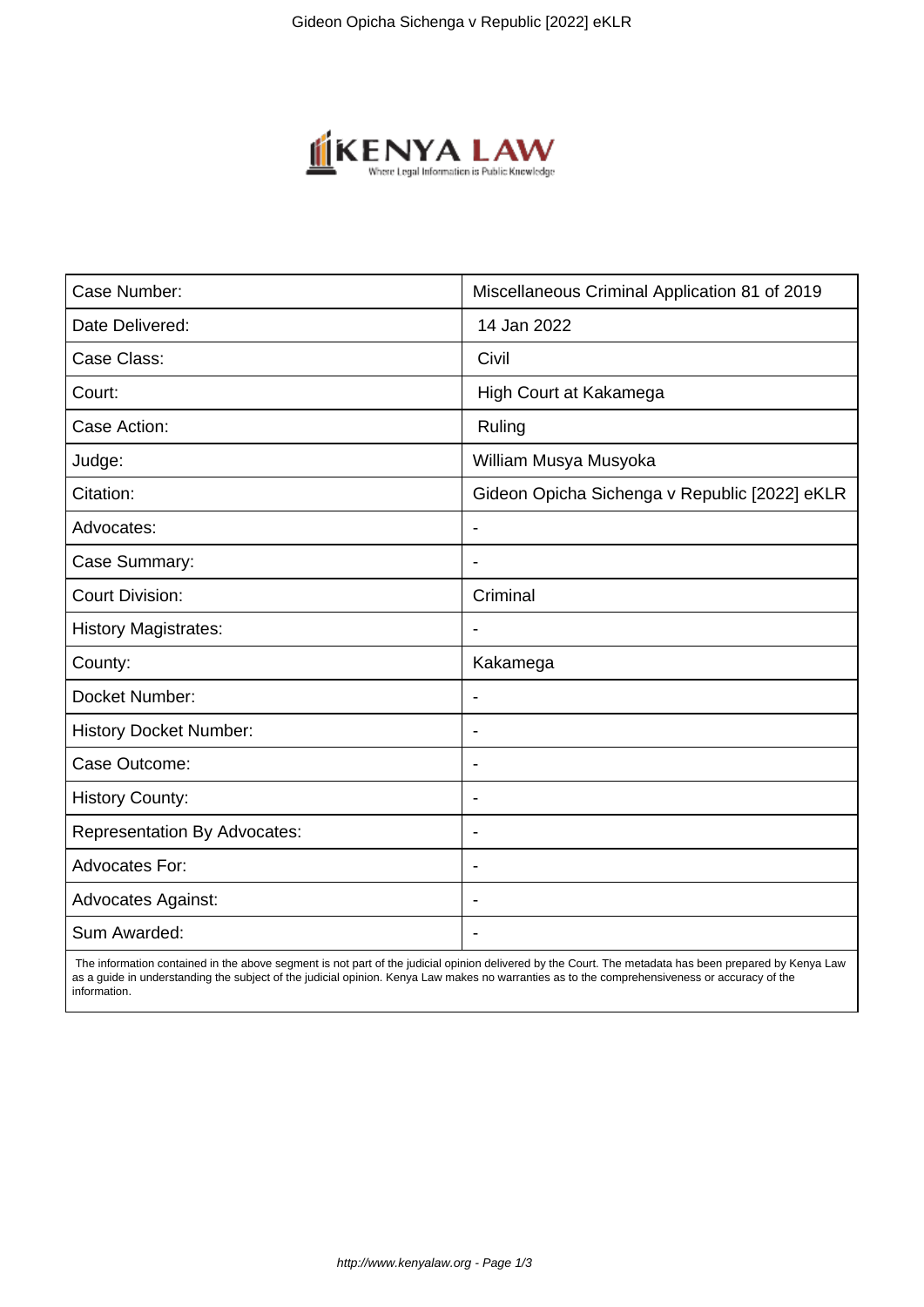#### **REPUBLIC OF KENYA**

### **IN THE HIGH COURT OF KENYA AT KAKAMEGA**

### **MISCELLANEOUS CRIMINAL APPLICATION NO. 81 OF 2019**

**GIDEON OPICHA SICHENGA........................APPLICANT**

**VERSUS**

**REPUBLIC.........................................................................RESPONDENT**

### **RULING**

1. This matter was placed before me for the purpose of giving directions, in view of the recent decision by the Supreme Court in *Francis Karioko Muruatetu & another vs. Republic; Katiba Institute & 5 others* (*Amicus Curiae* [2021] (Koome CJ&P, Mwilu DCJ&VP, Ibrahim, Wanjala, Ndung'u & Lenaola SSJJ), with respect to mandatory sentences, where it was clarified that the decision, in *Francis Karioko Muruatetu & another vs. Republic* [2017] eKLR (Maraga CJ&P, Mwilu DCJ&VP, Ojwang, Wanjala, Njoki and Lenaola SCJJ), had arisen from proceedings relating to murder, under section 204 of the Penal Code, Cap 63, Laws of Kenya, and the position stated in the said decision was intended to apply only to mandatory sentences with respect to murder cases.

2. The Motion herein, undated, filed herein on 11th November 2019, is not founded on the decision, in *Francis Karioko Muruatetu & another vs. Republic* [2017] eKLR (Maraga CJ&P, Mwilu DCJ&VP, Ojwang, Wanjala, Njoki and Lenaola SCJJ), for the applicant seeks judicial review of his sentence, where he had been convicted of simple robbery by the Maseno Senior Resident Magistrate's Court, and was sentenced to serve an undisclosed term of imprisonment. He does not disclose whether he appealed or not. He seeks judicial review on grounds that he has served a substantial portion of the sentence, and asks to be put on probation for the rest of the sentence.

3. The sort of review that the applicant seeks is not available through court intervention, but rather through administrative means. Under the Prisons Act, Cap 90, Laws of Kenya, there is provision of parole or remission. The Constitution also provides for exercise of mercy by way of Presidential clemency, under Article 133 of the Constitution. Primarily, a court can only exercise jurisdiction, with respect to sentencing, within the confines of the Criminal Procedure Code, Cap 75, Laws of Kenya, upon conviction and through revision, and appeal. It can also deal with sentencing, upon a constitutional petition, where it is established that there was some constitutional violation. However, once a person has been properly convicted and sentenced, whether remission or parole or review of sentence should be done, outside a sentencing hearing, appeal or through a proper constitutional petition, are administrative matters that ought to be dealt with through the Ministry of Interior, which is responsible for prisons and correctional institutions. The court can only intervene where there is allegation of abuse of process by the Ministry or the relevant agencies within the Ministry. The court intervenes only where there is a problem with the way the administrative organs, responsible for correctional services, are executing their mandate with respect to individual convicts. The mere fact that the sentence was imposed by a court of law does not mean that the court will have a role, thereafter, to review the sentence midway during the course of its execution.

4. Secondly, judicial review is founded on some improper use of power, so that even where sought under the constitutional provisions, the applicant should be pointing at some abuse of authority or misapplication of the law. The applicant herein has not done so. His application is not founded on any abuse of power or discretion, or violation or contravention of any constitutional provisions. He says he has served a substantial part of his sentence, and he is now a reformed man, and he is practically mitigating, in the hope that his sentence would be reduced, so that he serves probation for the remainder of his term. Judicial review is not available for such. If he feels that he has sufficiently reformed, then he is better of approaching the prison authorities, so that they can activate the administrative procedures for either parole, remission, power of mercy, among other administrative measures, to deal with the matter. The file herein shall be closed.

5. The Deputy Registrar shall cause copies of this ruling to be availed to the applicant and the office of Director of Public Prosecutions, Kakamega.